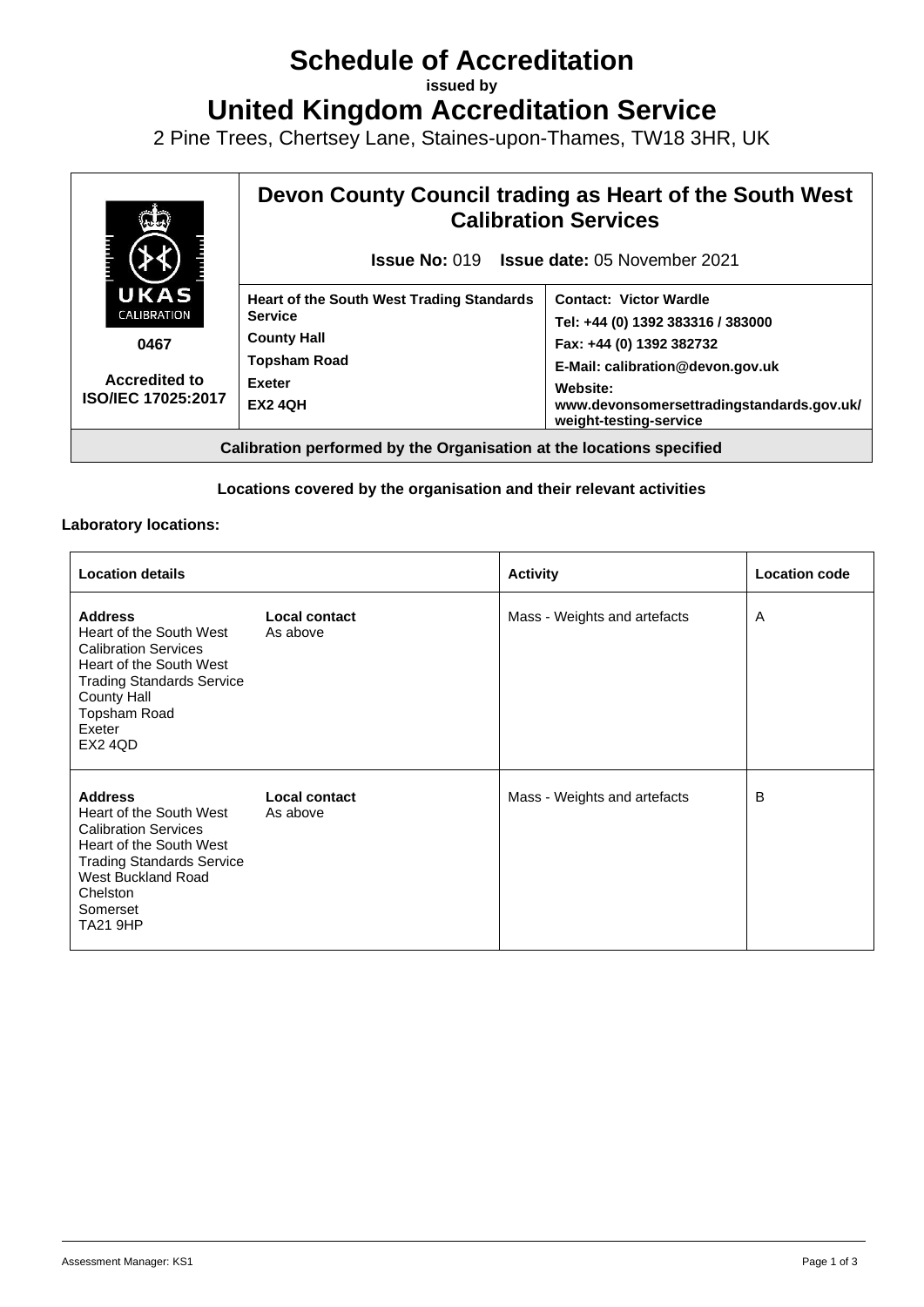

| Calibration and Measurement Capability (CMC)    |                                                                                                                                                                                                   |                                                                                                                                                                                                              |                                                                                                                                                                                                                                                                                                        |                  |  |  |
|-------------------------------------------------|---------------------------------------------------------------------------------------------------------------------------------------------------------------------------------------------------|--------------------------------------------------------------------------------------------------------------------------------------------------------------------------------------------------------------|--------------------------------------------------------------------------------------------------------------------------------------------------------------------------------------------------------------------------------------------------------------------------------------------------------|------------------|--|--|
| <b>Measured Quantity</b><br>Instrument or Gauge | Range                                                                                                                                                                                             | Expanded<br>Measurement<br>Uncertainty<br>$(k = 2)$                                                                                                                                                          | Remarks                                                                                                                                                                                                                                                                                                | Location<br>Code |  |  |
| <b>MASS</b>                                     | Nominal value (g)                                                                                                                                                                                 | (mg)                                                                                                                                                                                                         |                                                                                                                                                                                                                                                                                                        | A, B             |  |  |
| Weights and artefacts                           | 25 000<br>20 000<br>10 000<br>5 0 0 0<br>2 0 0 0<br>1 0 0 0<br>500<br>200<br>100<br>50<br>20<br>10<br>5<br>$\overline{c}$<br>0.5<br>0.2<br>0.1<br>0.05<br>0.02<br>0.01<br>0.005<br>0.002<br>0.001 | 75<br>20<br>10<br>5.0<br>2.0<br>1.0<br>0.50<br>0.10<br>0.050<br>0.033<br>0.027<br>0.020<br>0.017<br>0.013<br>0.010<br>0.0080<br>0.0070<br>0.0050<br>0.0040<br>0.0030<br>0.0030<br>0.0020<br>0.0020<br>0.0020 | 1. Calibrations can be<br>given in other units as<br>required.<br>2. Intermediate values<br>can be calibrated with<br>an uncertainty<br>interpolated<br>from the next higher and<br>lower values in the table<br>above.<br>3. Calibration by<br>comparison using<br>Borda's method of<br>substitution. |                  |  |  |
| <b>END</b>                                      |                                                                                                                                                                                                   |                                                                                                                                                                                                              |                                                                                                                                                                                                                                                                                                        |                  |  |  |

## Calibration and Measurement Capability (CMC)